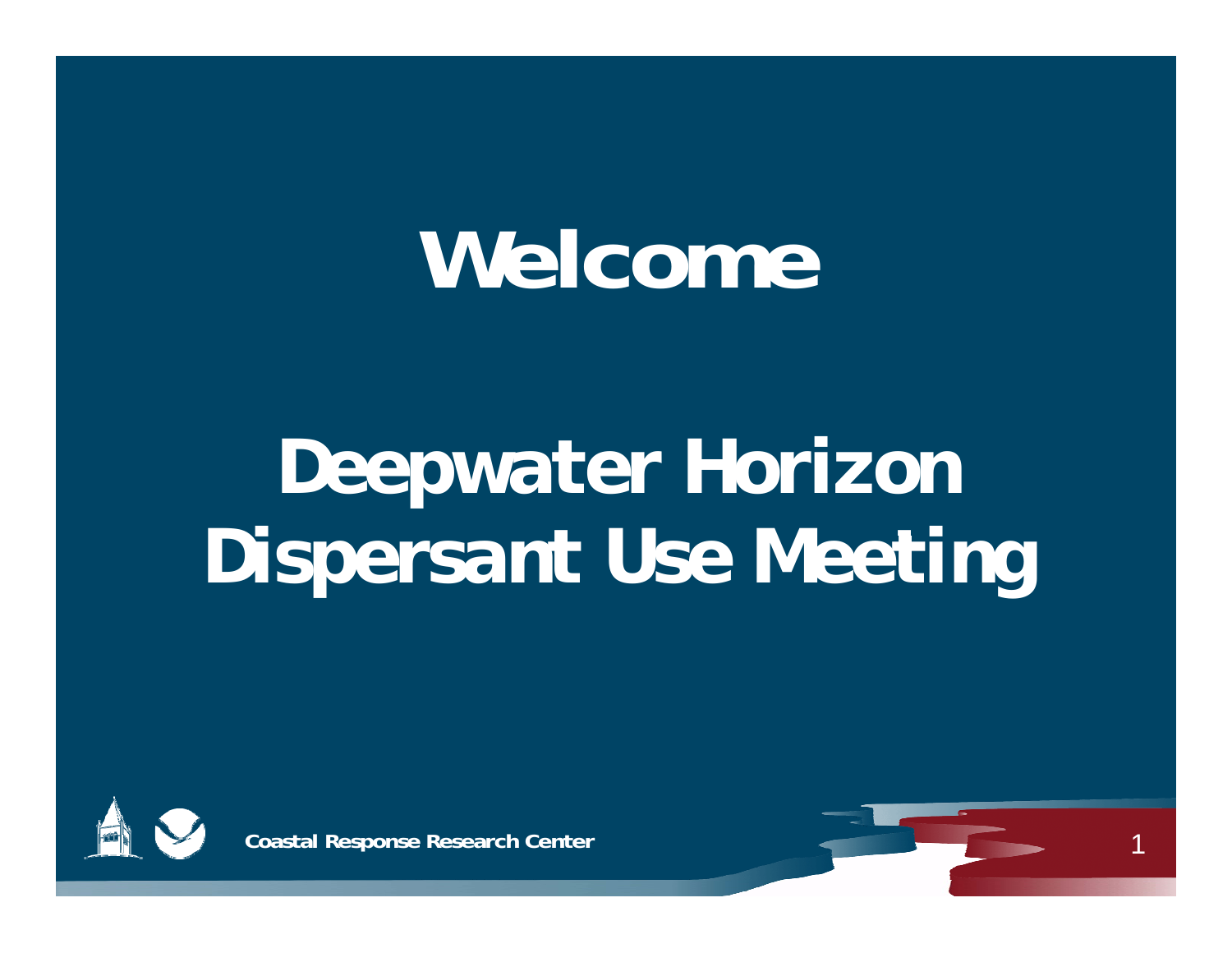# *Deepwater Horizon Di U M i Dispersant Use Meetin g*

# **May 26-27, 2010**

#### **Nancy E. Kinner Coastal Res ponse Research Center (CRRC) UNH Co-Director**

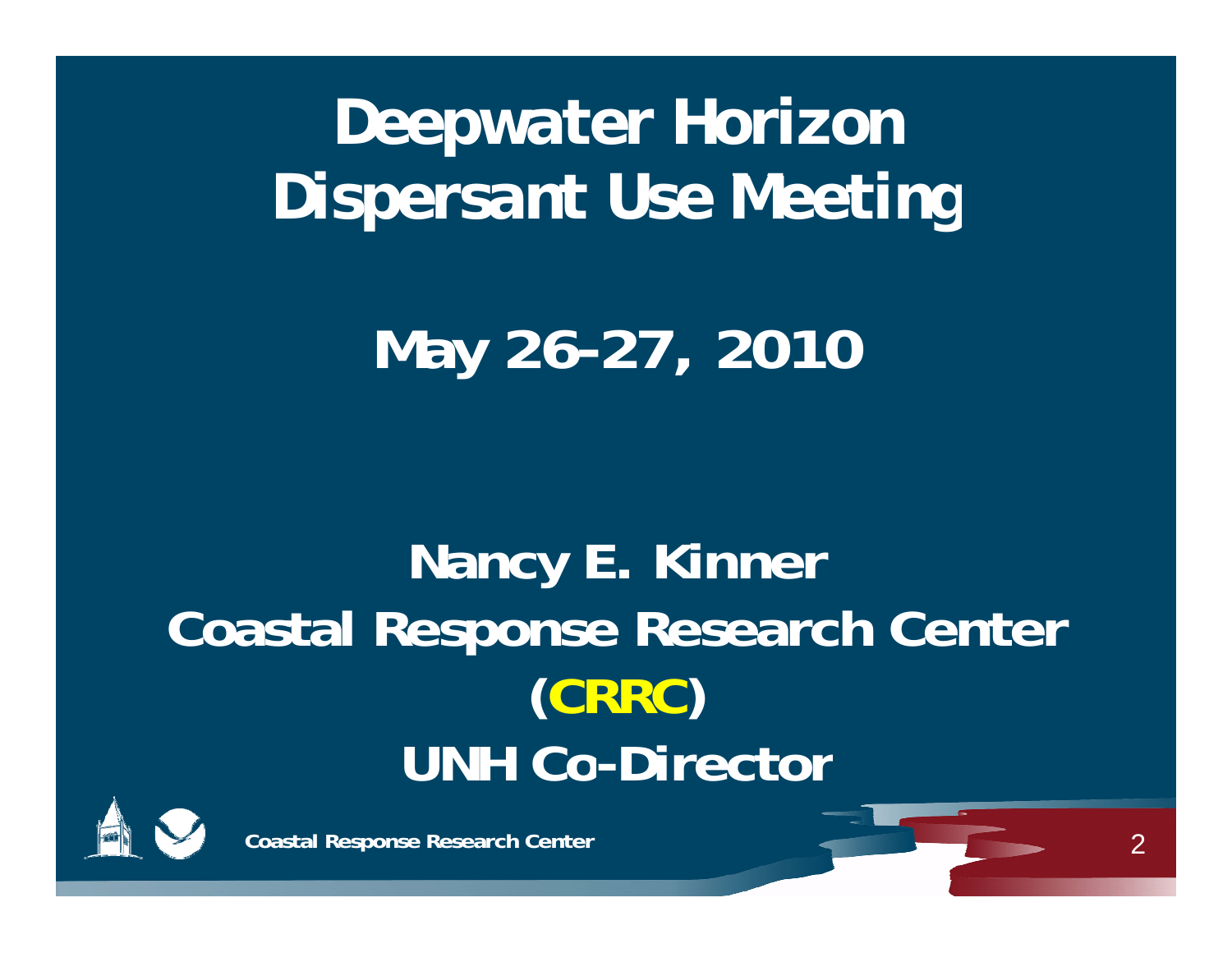# **LOGISTICS**

- **Fire Exits**
- **Restrooms**
- **Location of breakout rooms**
- •**Dining - breakfasts, lunches & snacks (outside meeting rooms)**
- **Evening Dinner:**
	- −**Location: Mike Anderson's (directions on registration desk)**
	- −**C h b il bl (b d i ) Cash bar available (beer and wine) - 6 30: pm**
	- − **Buffet Dinner**
- **If you have any questions – check with staff at registration table**



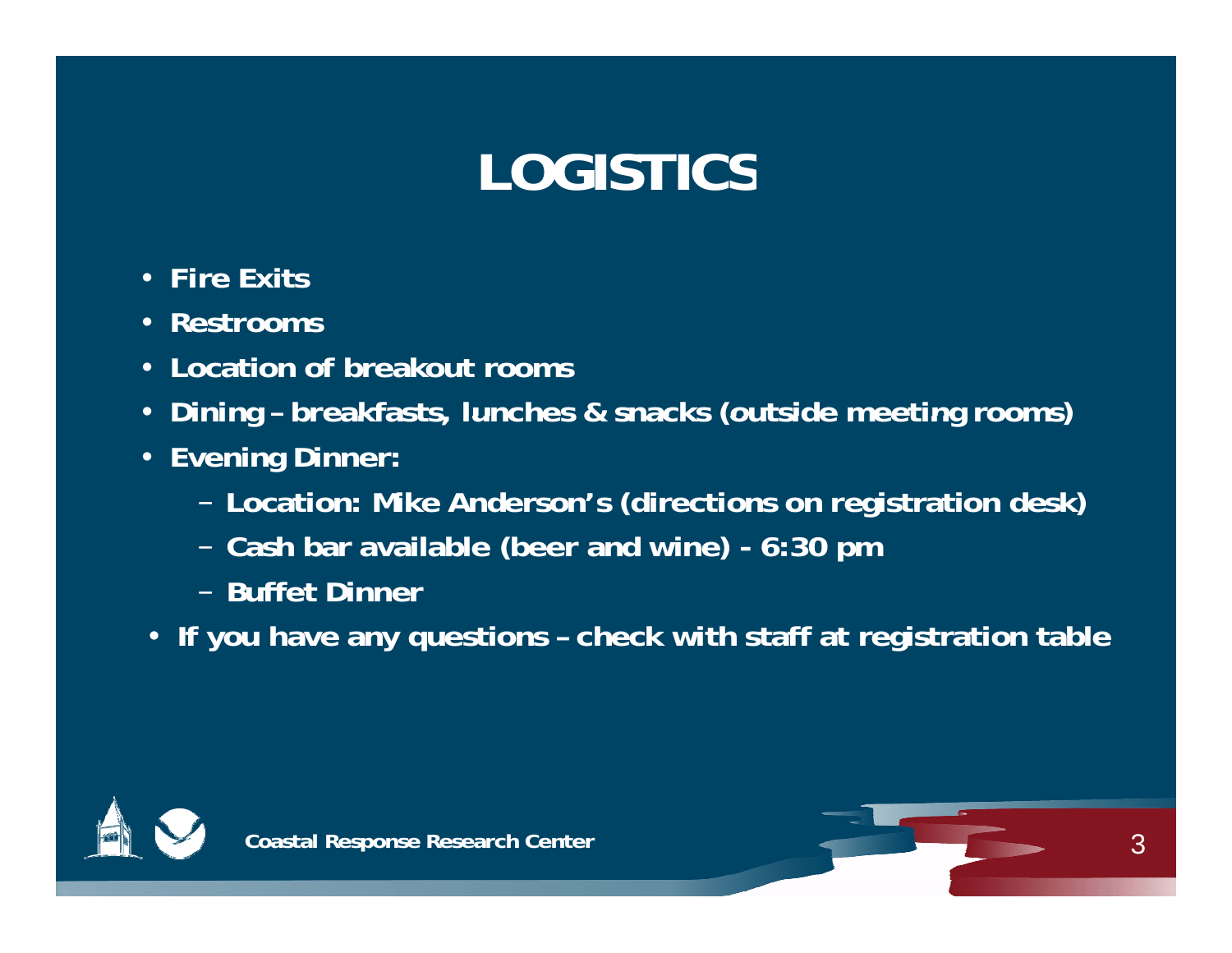# **KEY CRRC STAFF**

- $\bullet$ **Nancy Kinner – UNH Co-Director**
- •**Joseph Cunningham – Research Engineer/Group Lead**
- •• Zachary Magdol - Research Engineer/Group Lead
- •**Kathy Mandsager – Program Coordinator**
- •**Heather Ballestero – Graduate Student/Recorder**
- •**Mike Curry – Graduate Student/Recorder**
- •**T yler Crowe – Graduate Student/Recorder**
- •**Joe Corsello – Undergraduate Student/Recorder**
- •**Eric Doe – Undergraduate Student/Recorder**



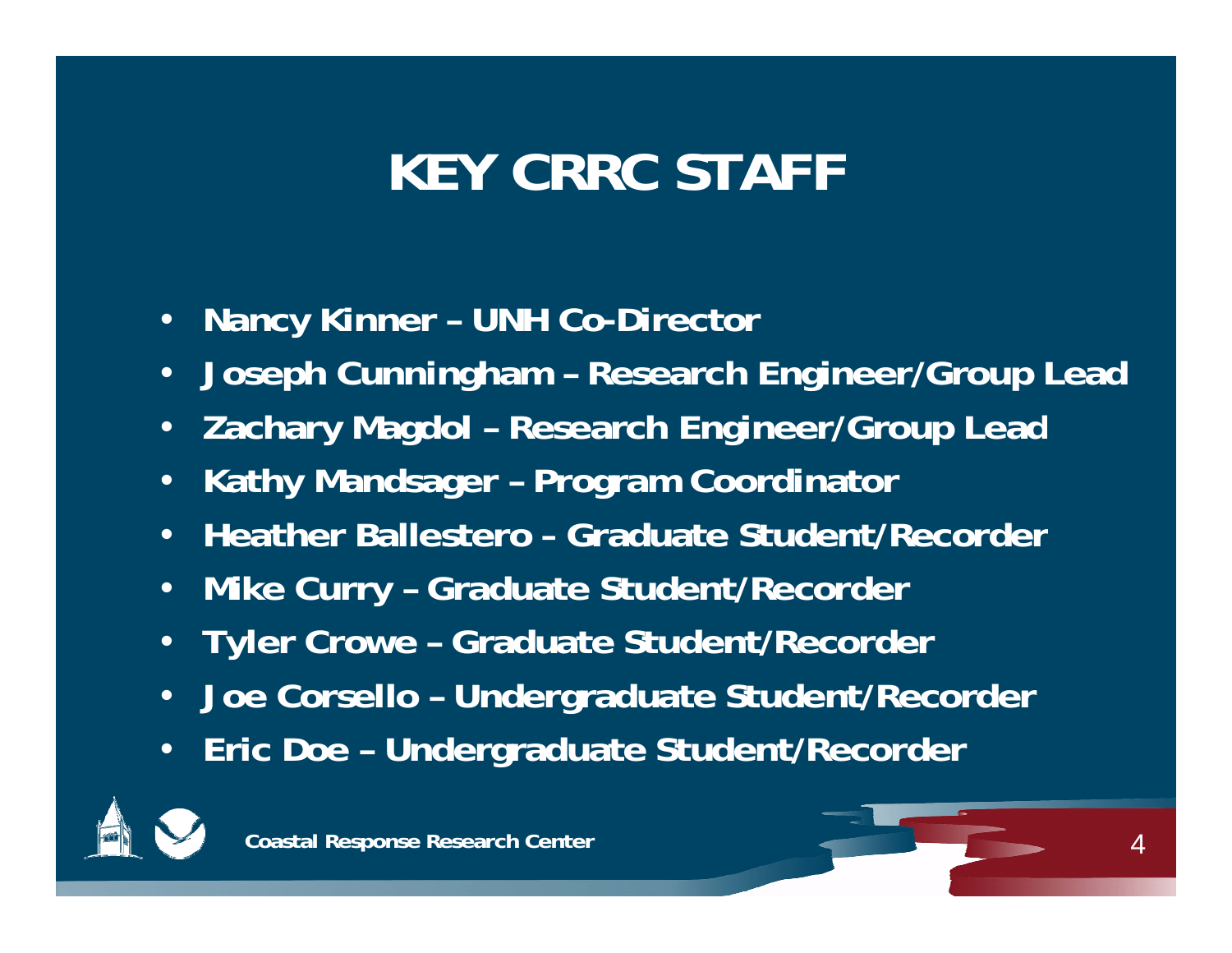#### **CRRC Overview**



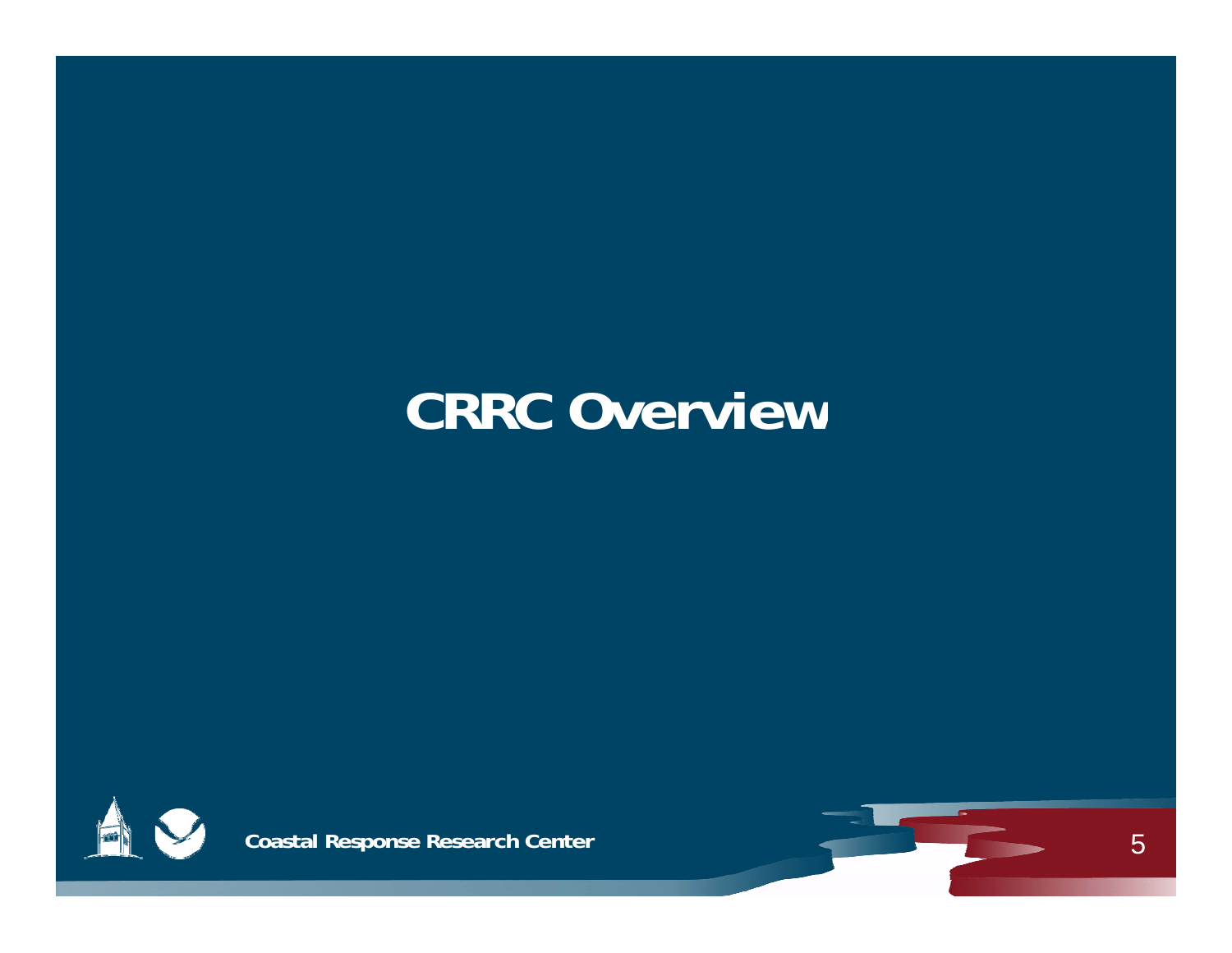# **CRRC CREATION**

- **NOAA's Office of Res ponse and Restoration (ORR)/UNH spill partnership in 2004**
- **Co-Directors:**
	- − **UNH –Nancy Kinner**
	- **NOAA – Amy Merten**
- **Funding for oil spill research decreasing**
	- − **Government**
	- − **Private sector**
- $\bullet$ **Many research needs exist regarding spill response, recovery and restoration**



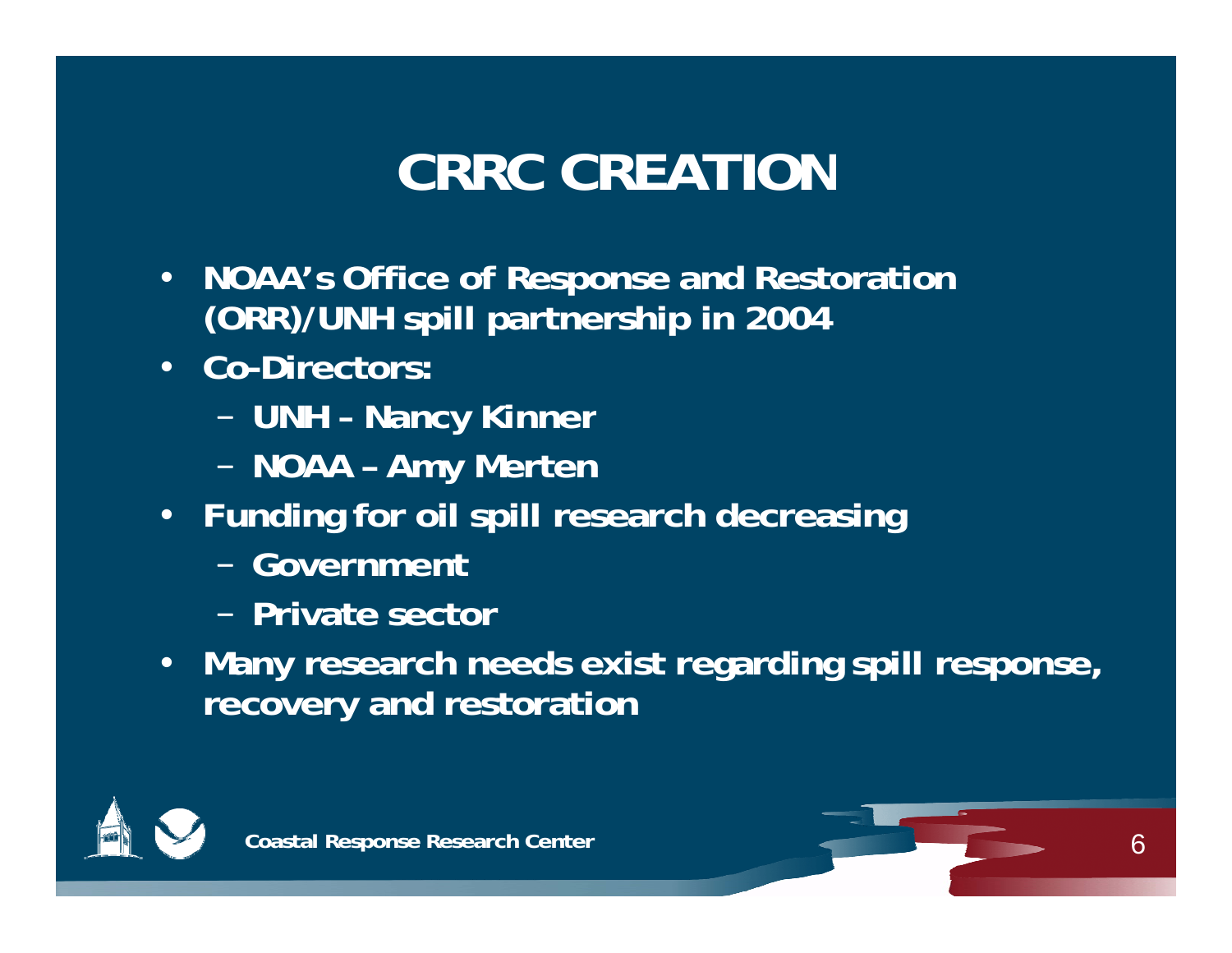### **OVERALL MISSION**

- **Develop new approaches to response and restoration through research/synthesis of information**
- **Serve as a resource for ORR, NOAA and other agencies**
- **Serve as a hub for spill research, development and technical transfer for ALL stak h ld e olders**
	- **Spill community (U.S. and internationally)**



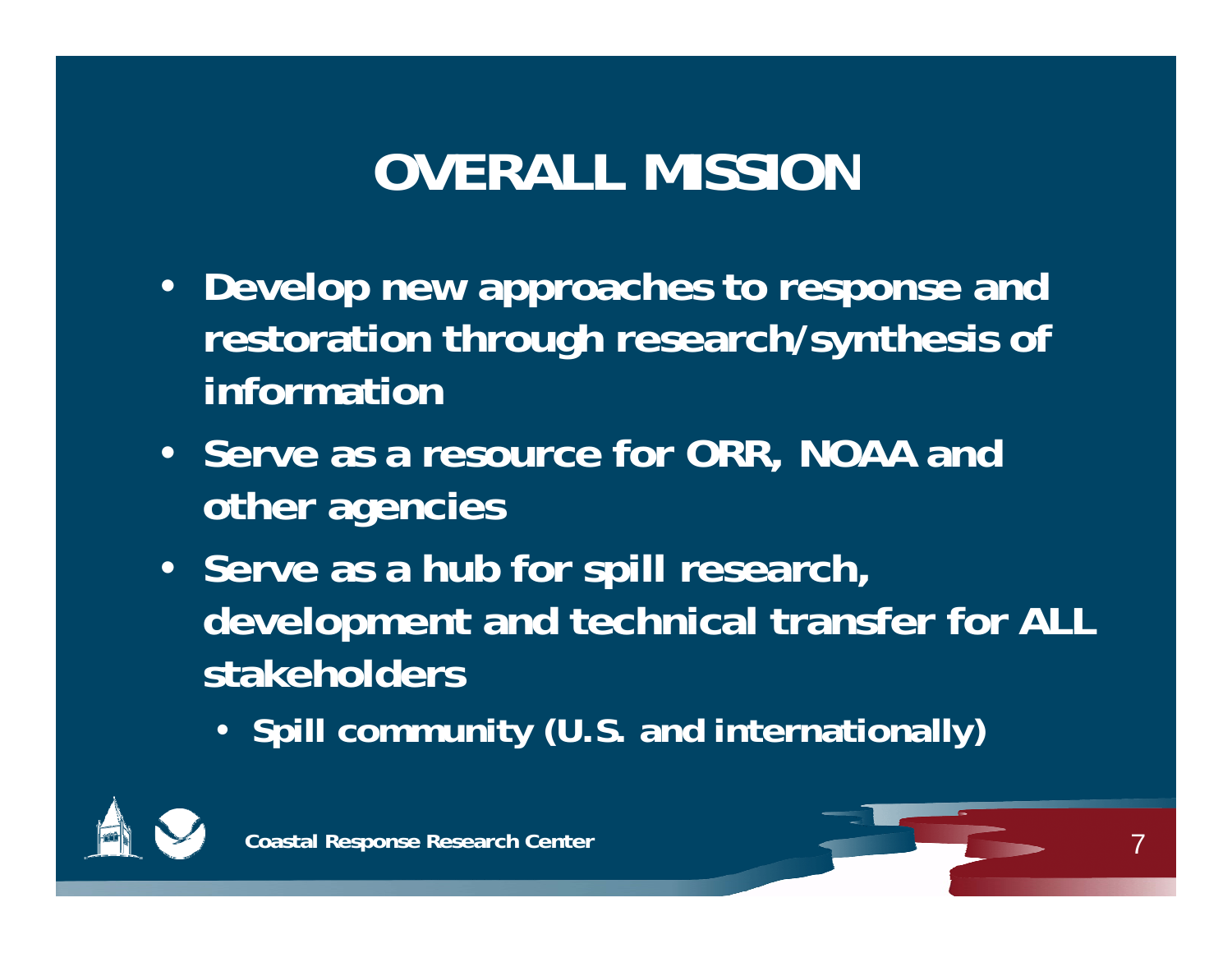#### **SPECIFIC CENTER MISSIONS**

- **Conduct and oversee basic and applied Research and outreach on spill response and restoration**
- **Transform research results into practice**
- **Educate/train students who will pursue careers in spill response and restoration**



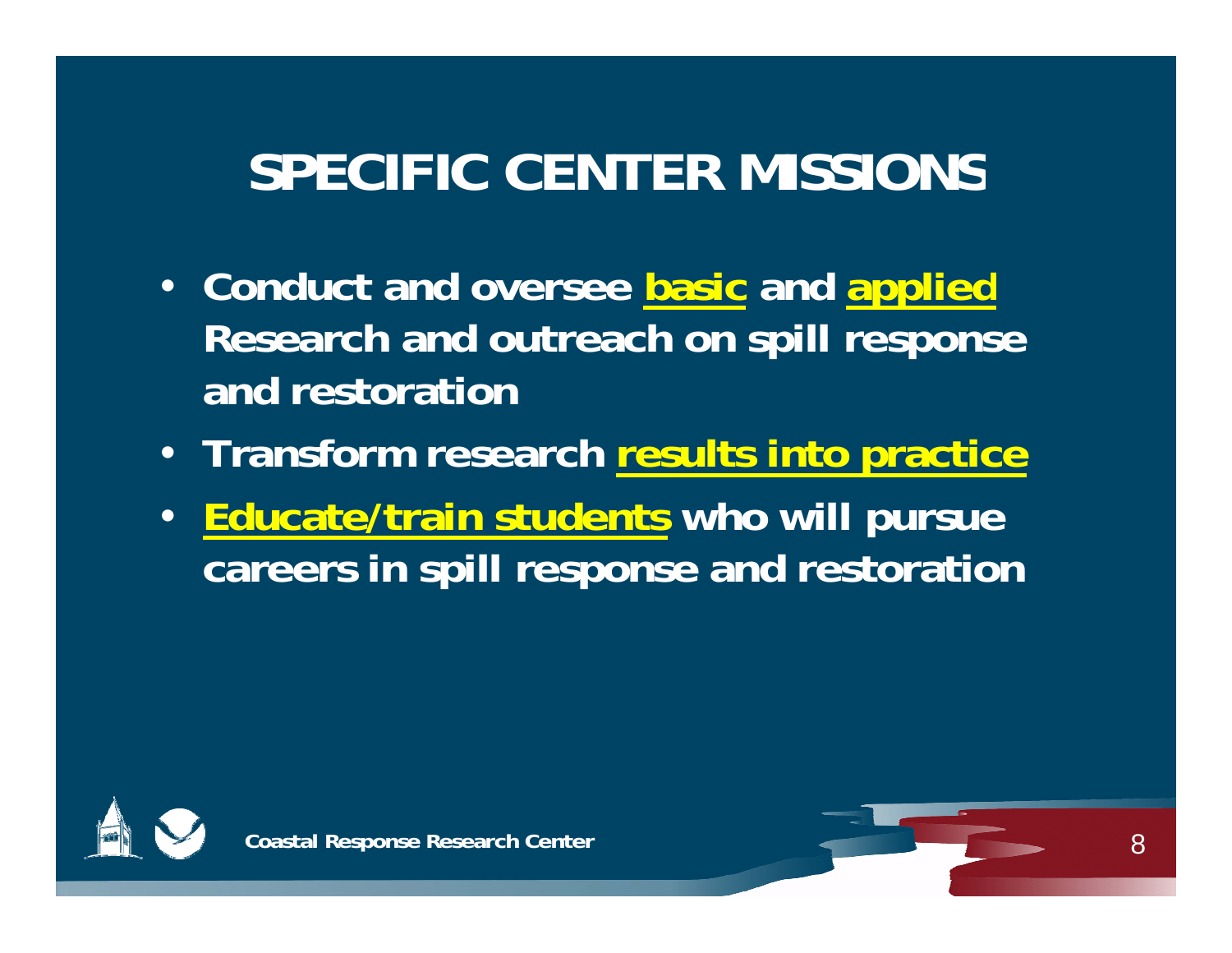# **OUTREACH EFFORTS**

- $\bullet$ **•** Workshops on hot topics to identify research **priorities and partners**
	- •**Dispersed Oil: Efficacy and Effects**
	- **Submer ged Oil: State of the Practice**
	- **Human Dimensions of Spills**
	- **Dispersed Oil Research Forum**
	- **Integrated Modeling**
	- **PAH Toxicity**
	- **Environmental Response Management Application (ERMA®)**
	- **Environmental Response Data Standards**
	- **HEA Metrics Workshop**
	- **Opening the Arctic Seas: Envisioning Disasters & Framing Solutions**
	- **Oil Spill Research Needs**
	- **NRDA in Arctic Waters: The Dialo gue Be gins g g**



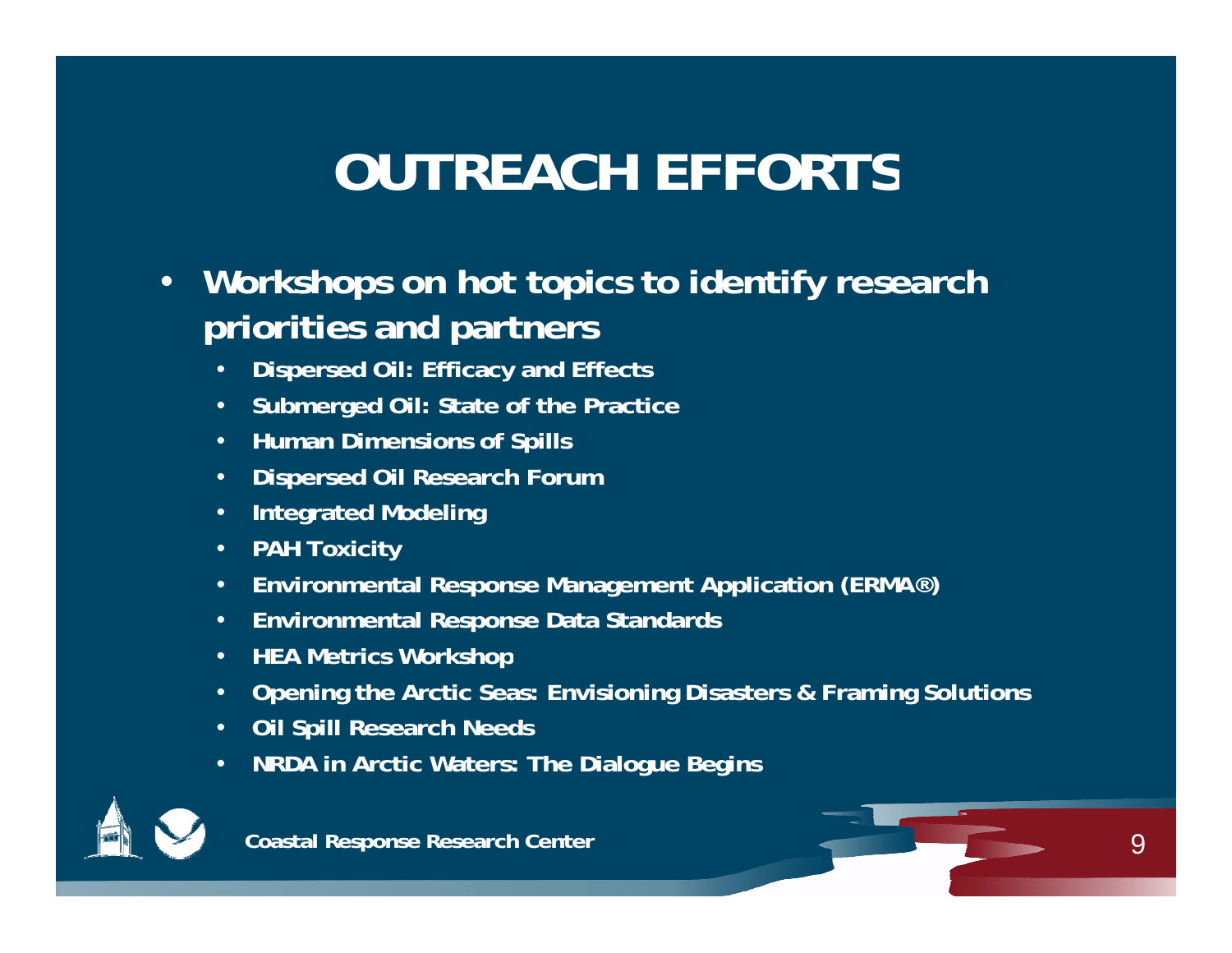#### **CRRC DISPERSANT ACTIVITIES**

- **May 2005 – NRC Dispersed Oil Report**
	- •**Highlights need for R&D**
- **Jul y 2005 – CRRC Hosts Dis p g ersed Oil R&D Meetin**
	- $\bullet$ **Federal & State Agencies, Industry, NGO's**
- **September 2005 – Dispersed Oil Workshop**
	- • **??? Participants Representing Cross Section of Stakeholders**
	- **2006 R&D Needs Report Released**



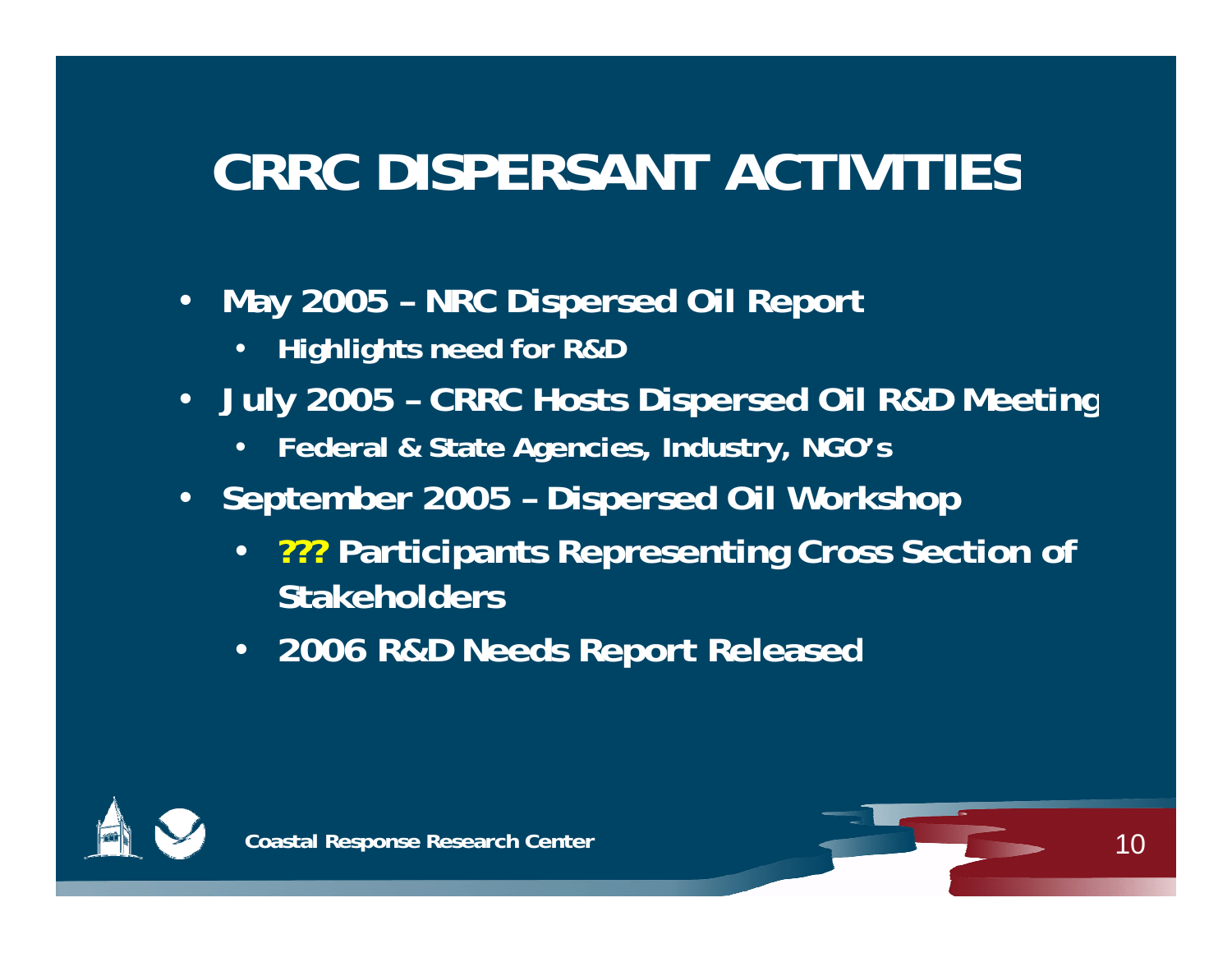#### **DISPERSANT R&D NEEDS**

• **??** • **??**



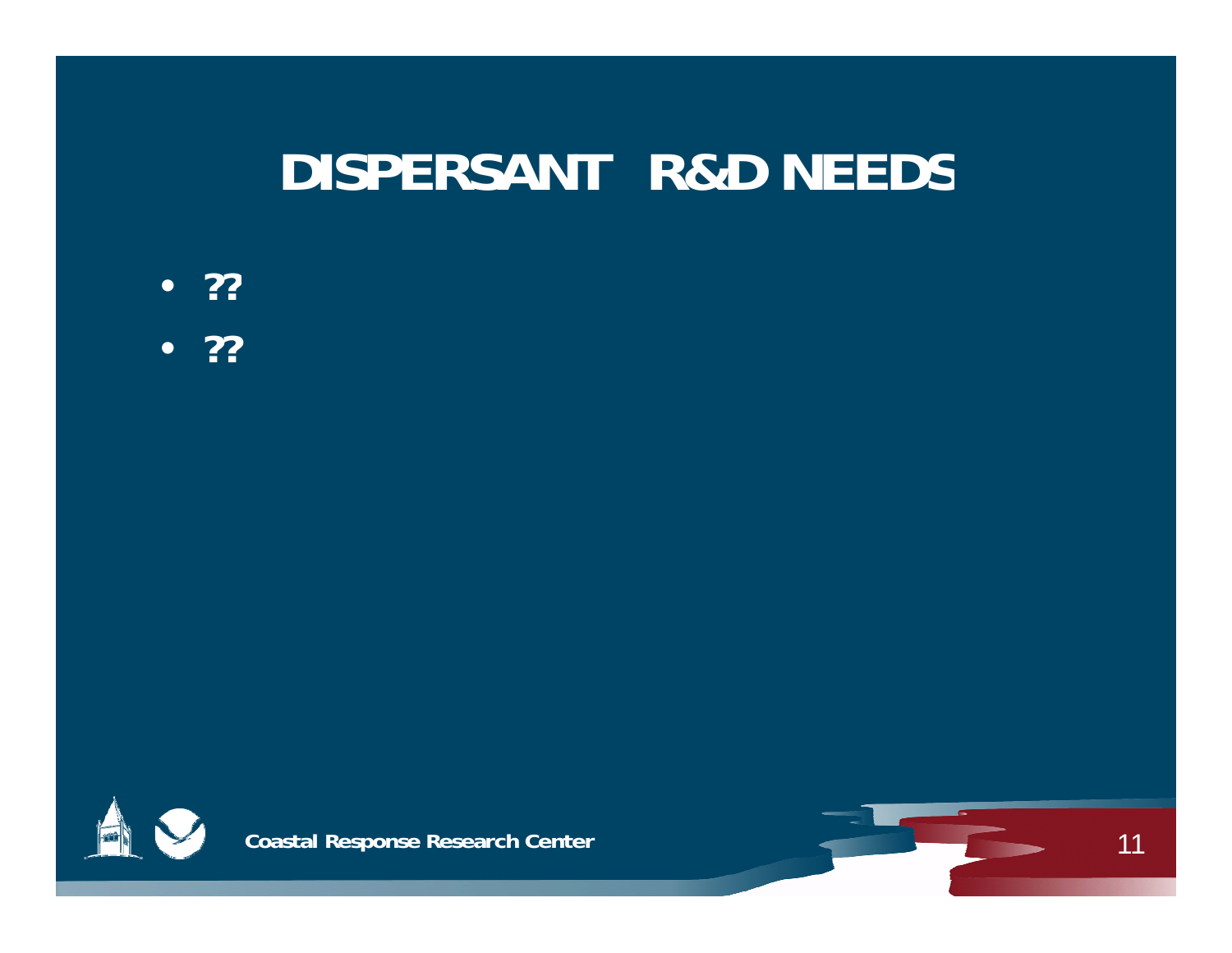# **DISPERSANT WORKING GROUP**

- **Formed to Coordinate Dispersants Research Funding**
- **~26 Members – Major Funding Organizations**
	- **U.S. and International**
- **Public & Private Sector**
	- **Governmental Agencies, Industry, NGOs**
- **~ \$ ?? M in Dispersant R&D**
- **CRRC ~\$2.4M – Focused on Transport, Behavior and Effects**
	- **NOAA I t t**•**nterests**

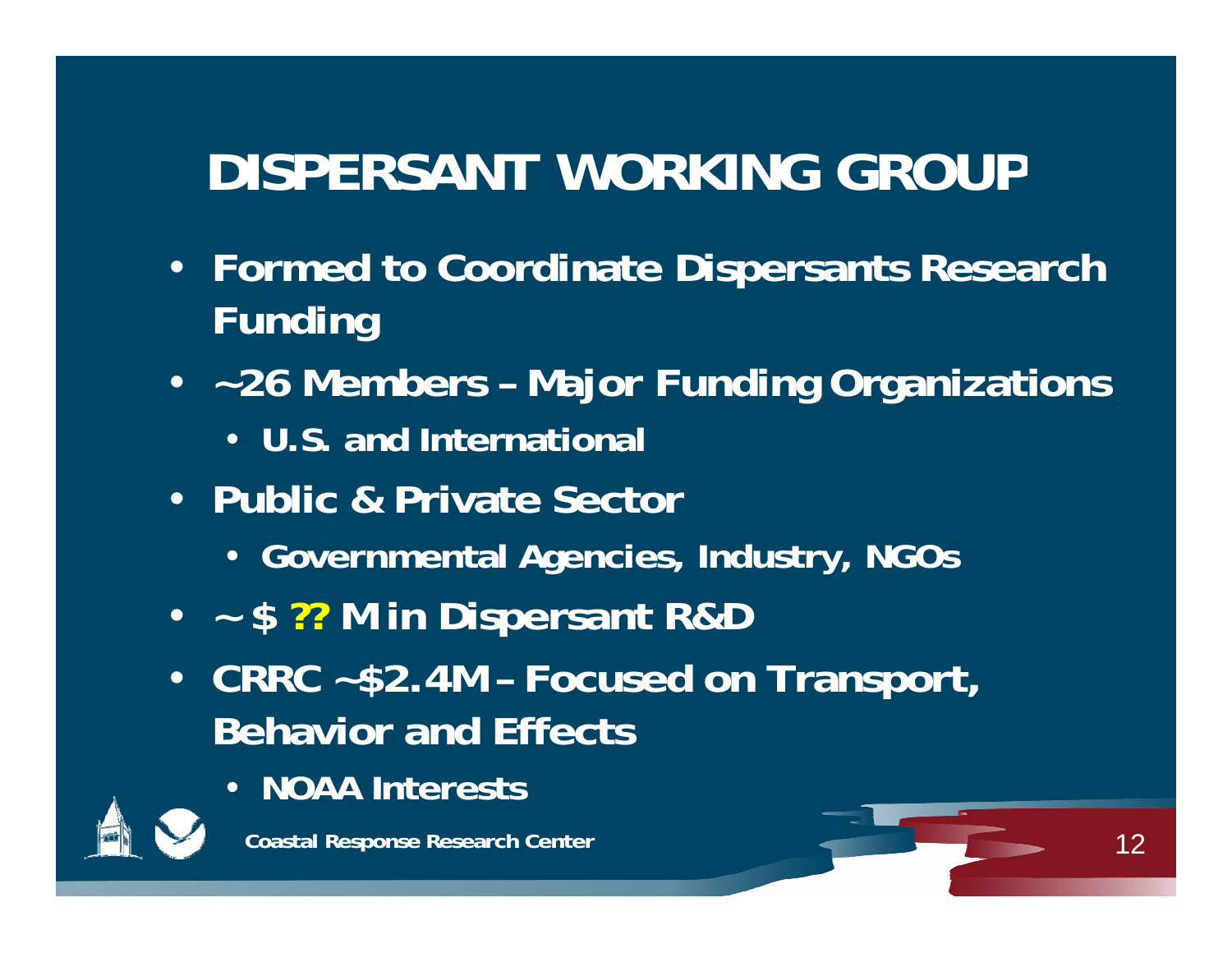# **DISPERSANTS WORKING GROUP**

- **Activity/Information on CRRC**
	- **www.crrc.unh.edu/dwg**
- **2006 R&D Report**
- **2007 Dispersants Forum Slides**
- **List of All Dispersants R&D Funded by DWG Members**



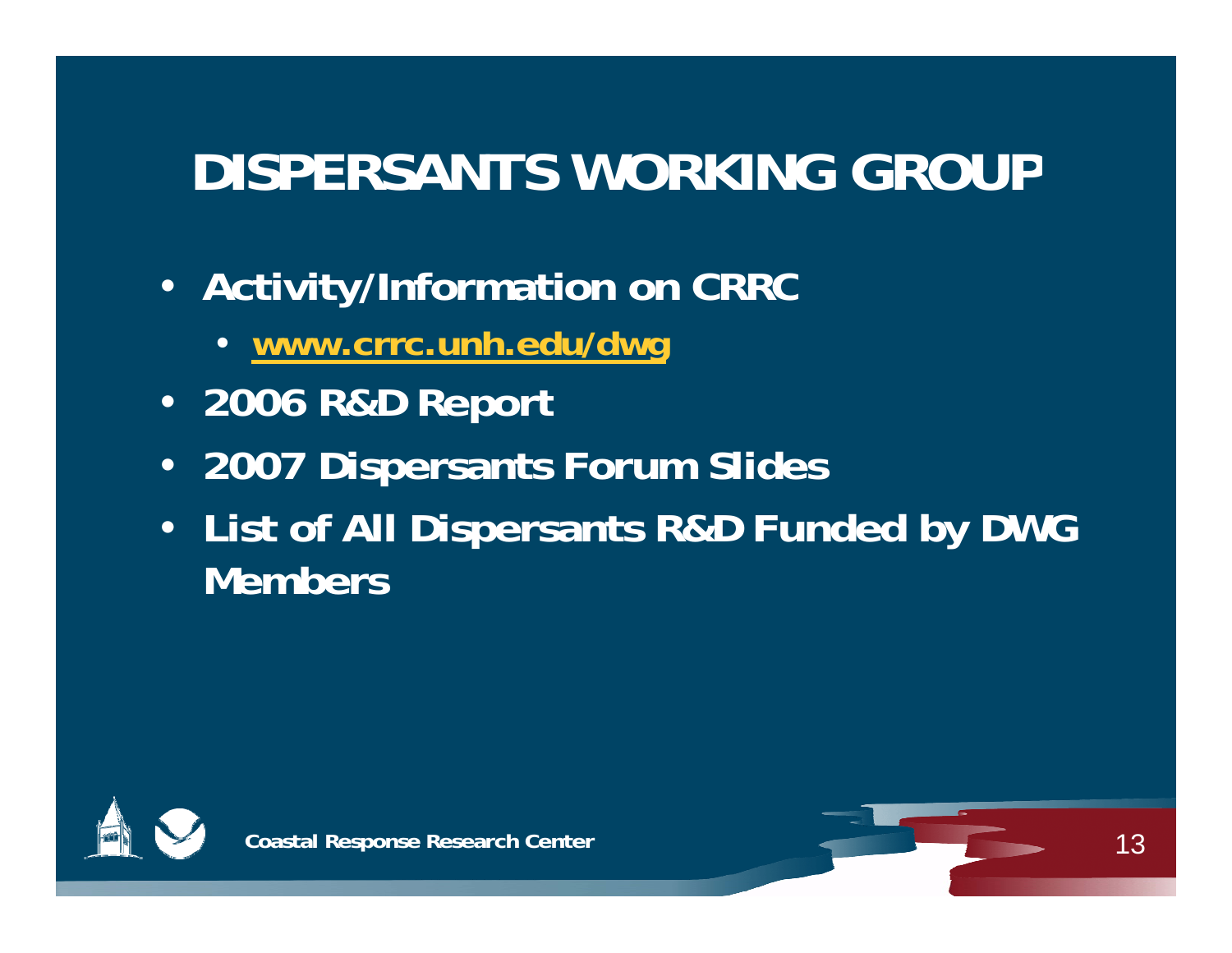#### **BACKGROUND FOR TODAY S MEETING 'S**

- **CRRC NRDA in Arctic Workshop: April 20 -22, 2010**
- **A pril 20th DWH Blowout**
- $\bullet$  **Dispersant Use – Large Volume**
	- **Aerial Sorties**
	- **Subsurface (500 ft depth) Injection**
- **Largest Volume of Dispersants Ever Applied**
- • **Unique Subsurface Injection into Plume at ~5000ft Depth**

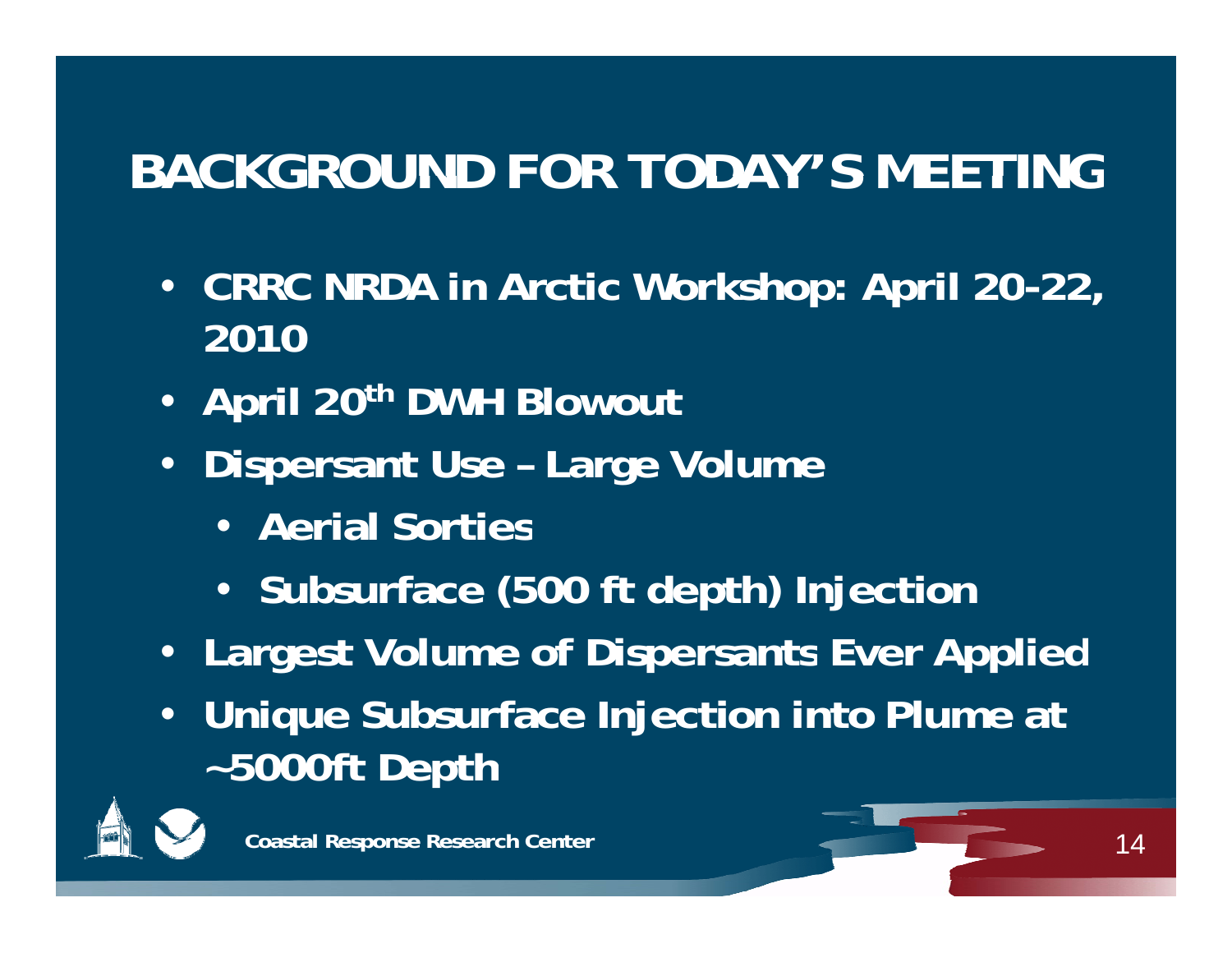# **STAKEHOLDER & PUBLIC CONCERN**

- **If Top Kill of Well Does Not Work This Week**
- **Is Large Scale Aerial and Subsurface Dispersant Use Advisable for Another 2- 25+ Months?**
- **What Monitoring Protocols Needed for Long -Term Use?**



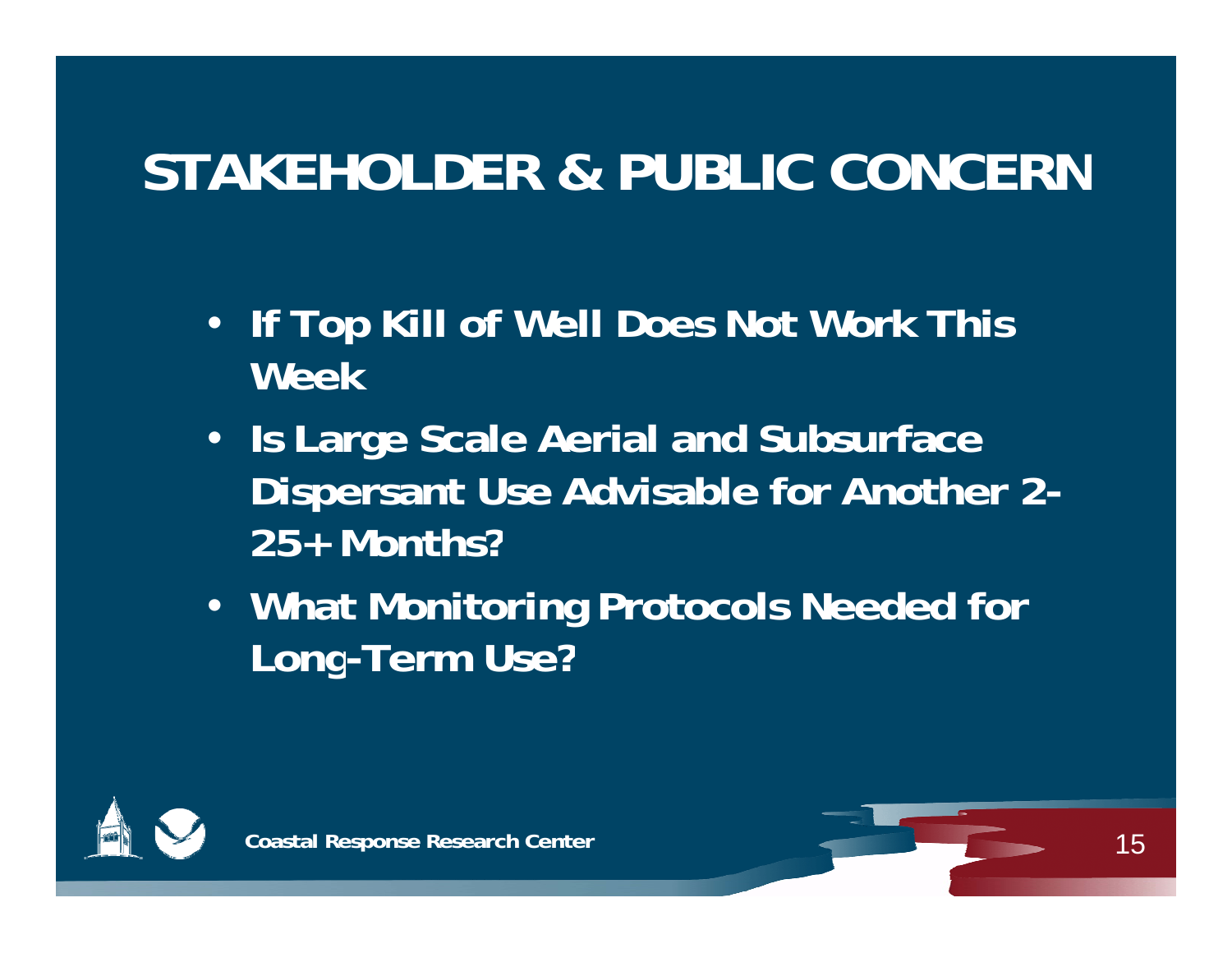# **CRRC ROLE IN DWH DISPERSANT MEETING**

- •**CRRC History With Dispersants R&D**
- •**CRRC Leadership of DWG**
- • **CRRC: Independent and Honest Broker**
	- **NH not oil-producing state**
	- **UNH inde pendent academic affiliation**
	- **Strong record of peer review**
	- **Knows for bringing all stakeholders into discussions**



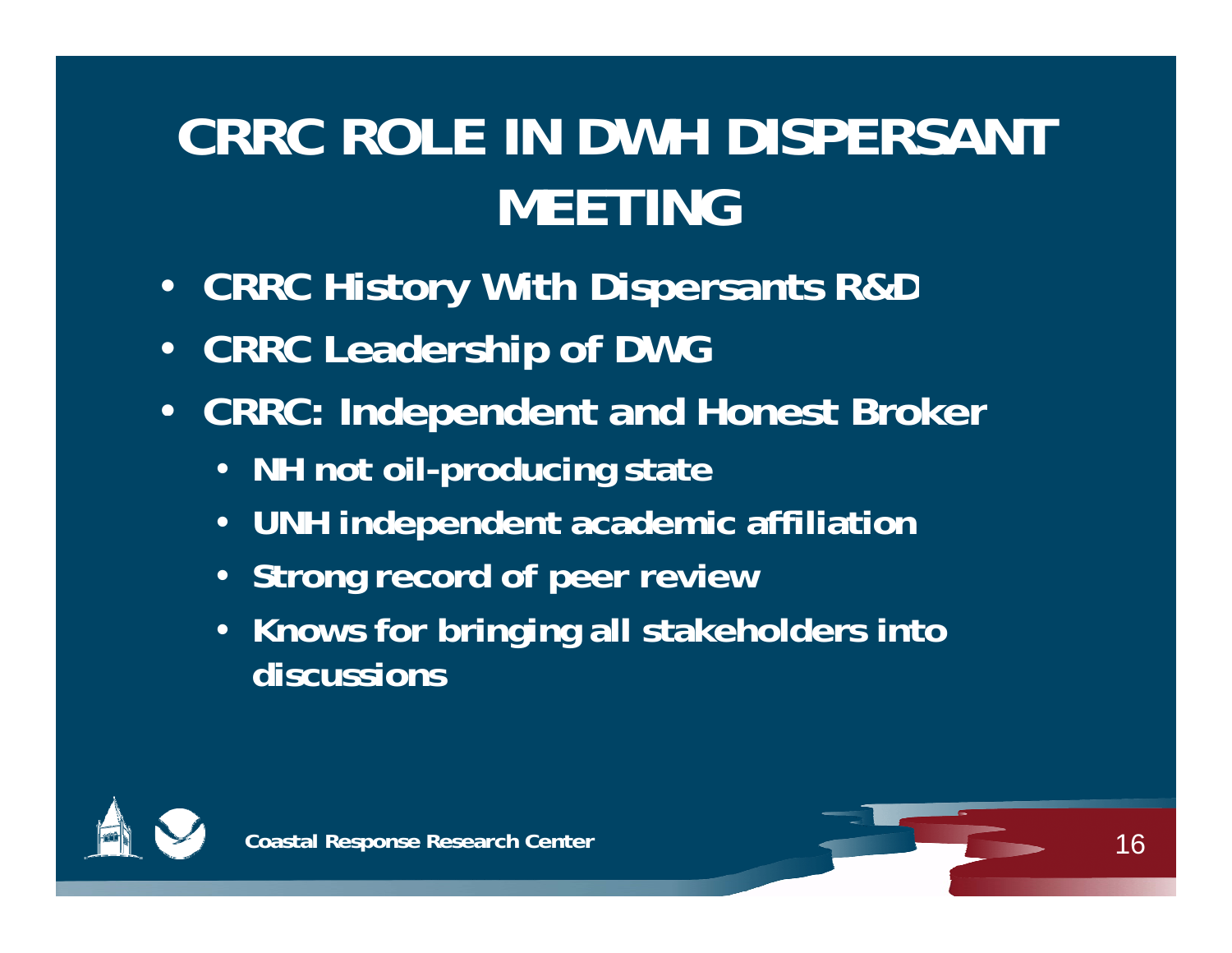# **DWH DISPERSANT USE MEETING**

- **First Suggested 2 Weeks Ago ~2**
- **In Gulf States**
- •**Representatives of All Sakeholders**
- **Short Time Frame**
- Final Clearance to go Forward = Saturday, **May 20**



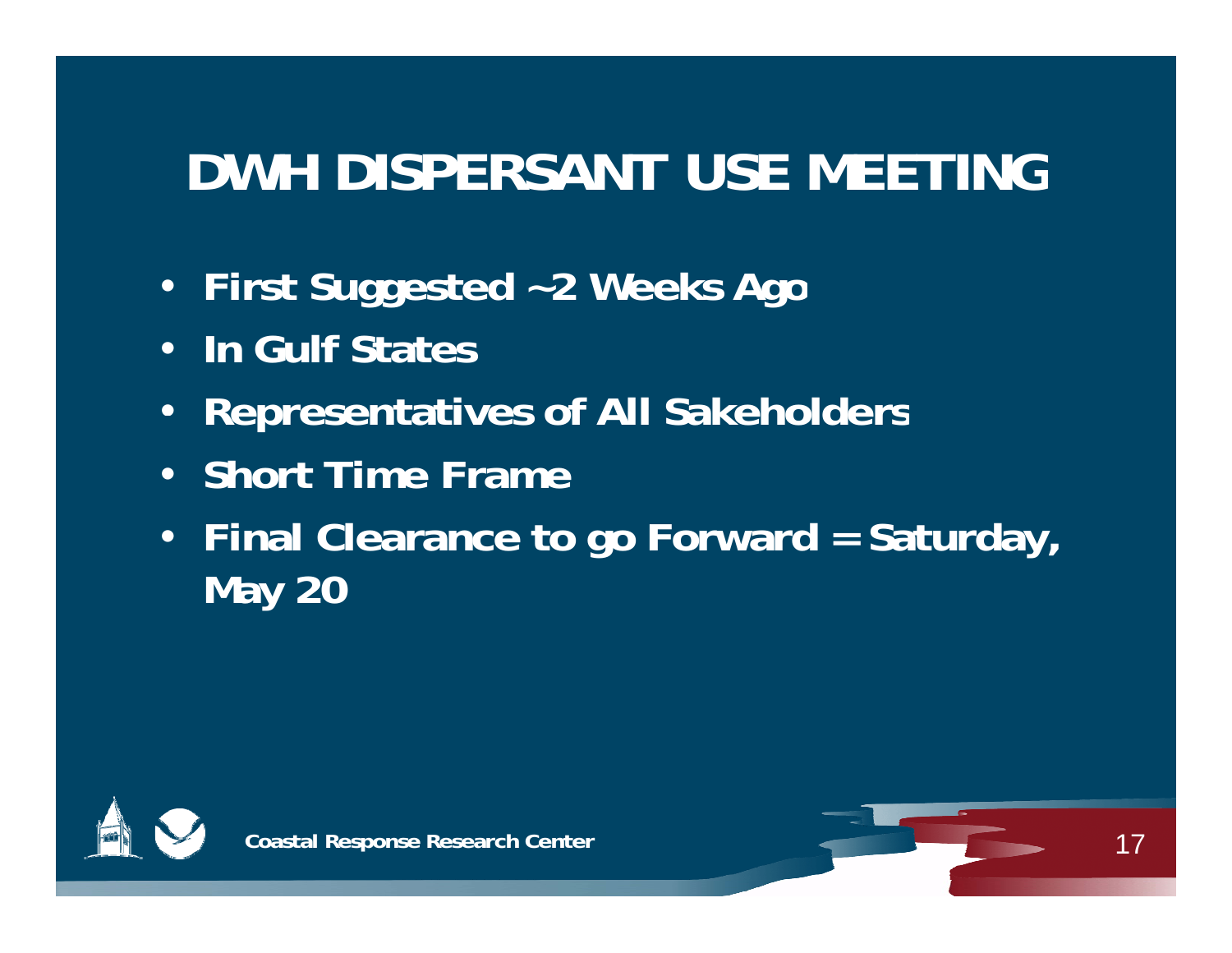

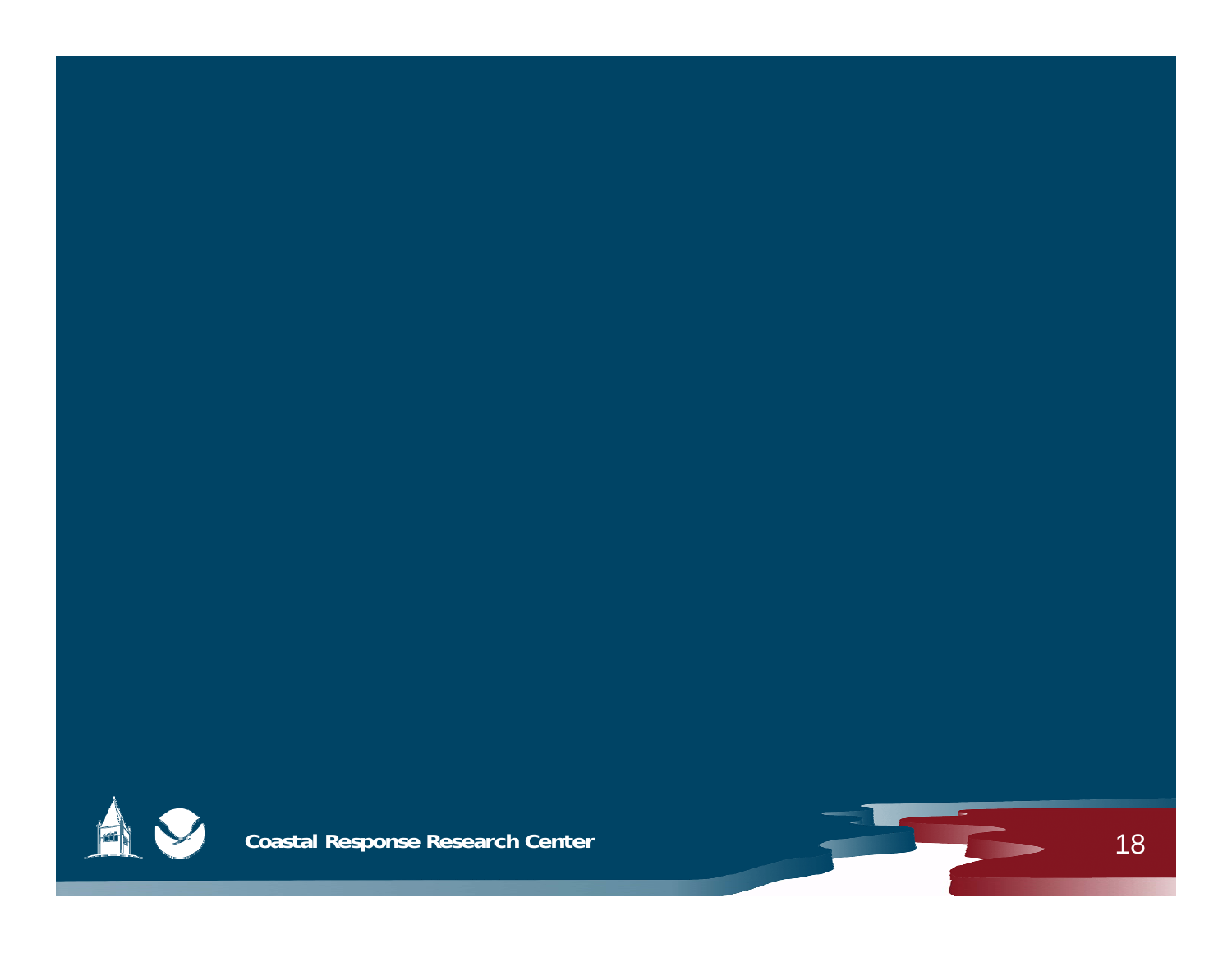#### **PLANNING COMMITTEE**

**Carl Childs, NOAA ORR Tom Coolbaugh, ExxonMobil Dave Fritz, BP Kurt Hansen, USCG, R&D Center Charlie Henry, NOAA SSC Bruce Hollebone, Environment Canada Nancy Kinner, CRRC Ken Lee, Fisheries & Ocean, Canada Alan Mearns, NOAA ORR Joe Mullin, MMS Bob Pond, USCG HQ Nat Scholz, NOAA,NMFS Al Venosa, EPA**



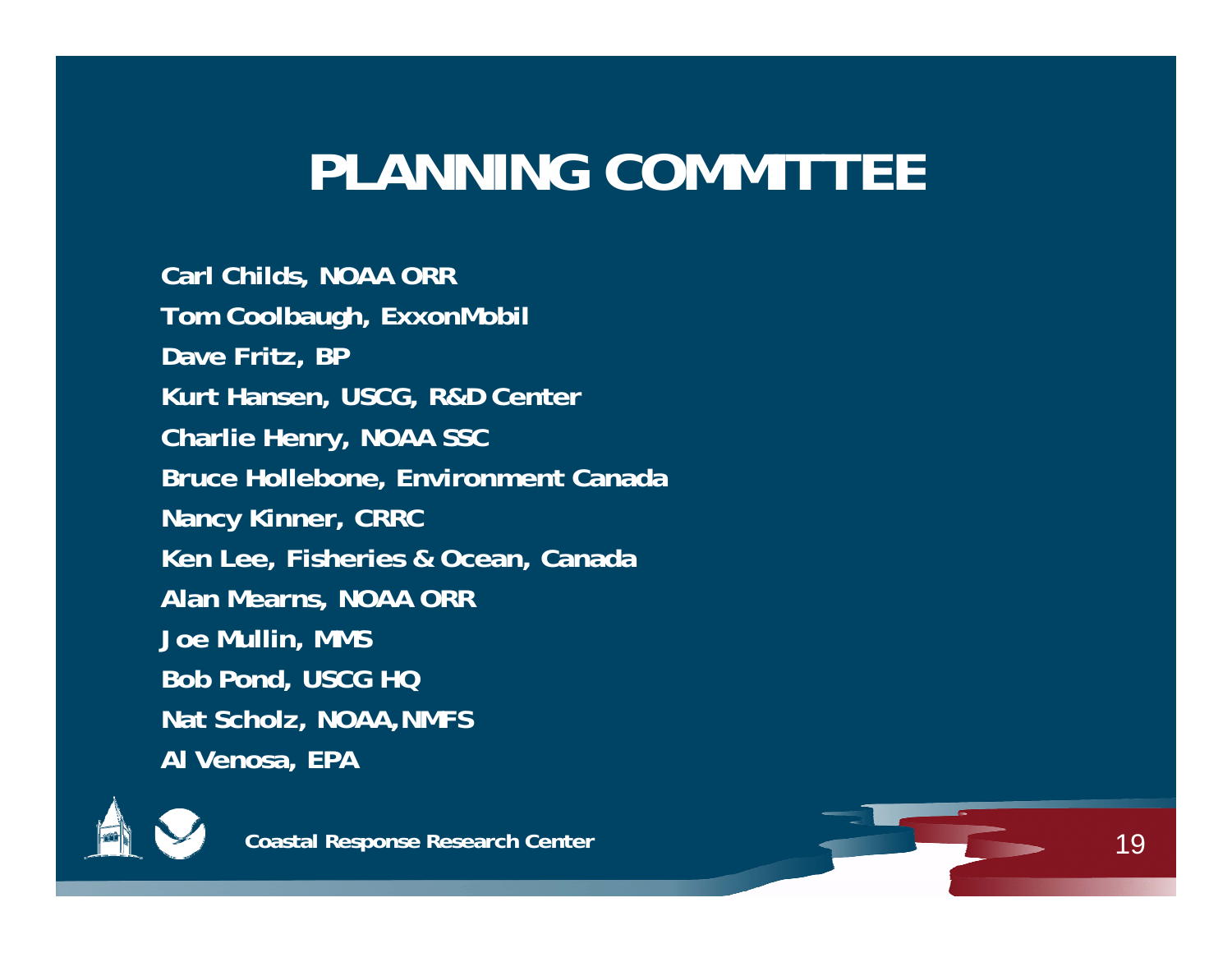#### **Coastal Response Research Center Website www.crrc.unh.edu**





**Coastal Response Research Center**